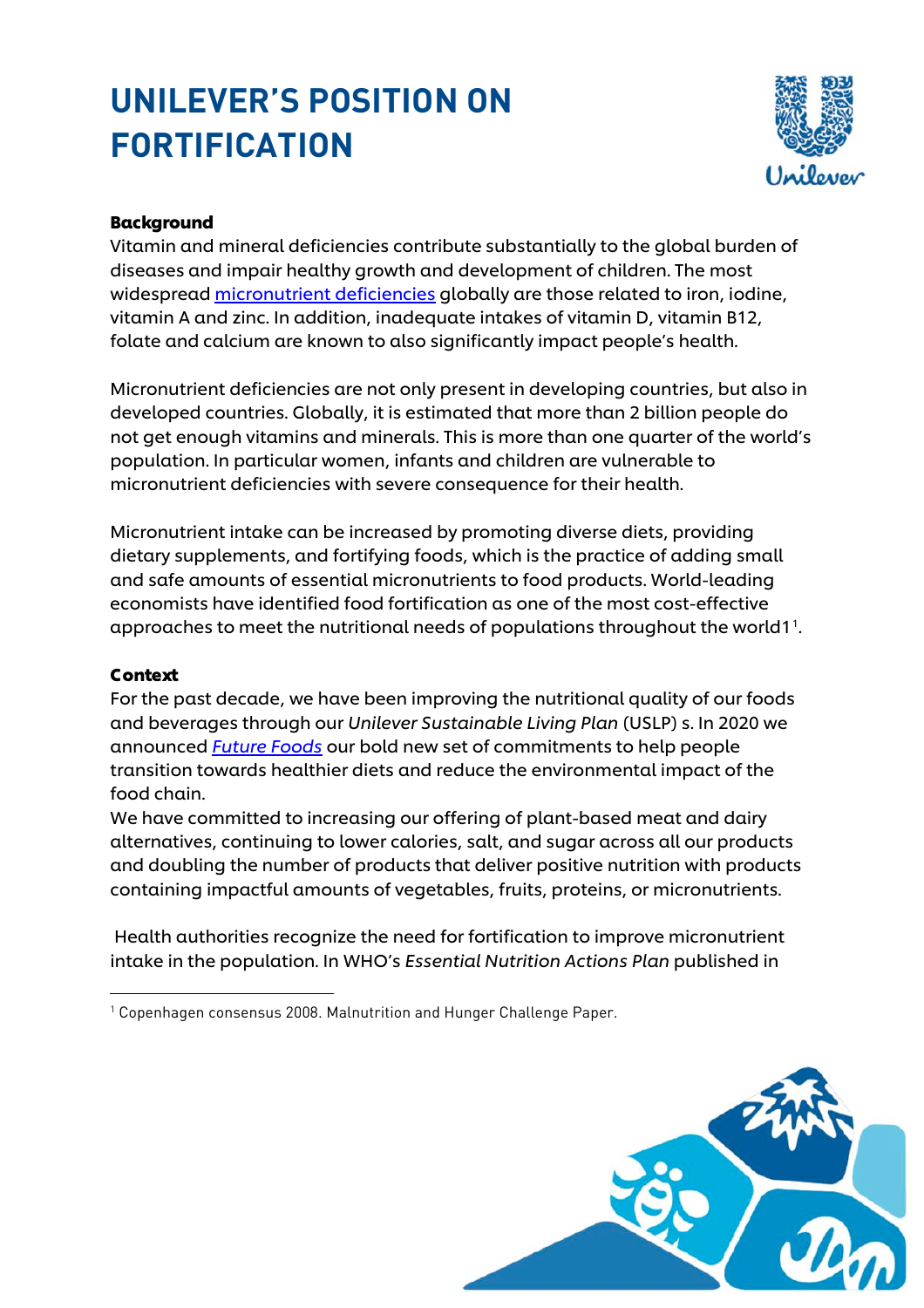2019, fortification of condiments and staple foods with micronutrients is recommended as a multi-sectorial approach to combat micronutrient deficiencies<sup>[2](#page-1-0)</sup>. Moreover, there is strong evidence that large scale food fortificati**on** is an effective strategy for preventing micronutrient deficiencies and it has been interesting in recommended in the third Lancet series for addressing maternal and child undernutrition<sup>[3](#page-1-1)</sup>.

## Unilever's position

We are committed to help tackling micronutrient deficiencies in several ways, in both developed and developing countries. We offer fortified foods at an affordable price for example by using iodized salt in our savoury products, and Maizena porridges with 12 micronutrients. In addition, we recognize the importance of diverse, sustainable, and healthy diets. Therefore, we develop products with nutritious ingredients such as vegetables, fruit, dairy, and vegetable oils and promote nutritious cooking through our recipes.

For fortification of our products, we have the following guiding principles:

- 1. We choose commonly consumed affordable products that are part of the diet of people that are most in need, and which are generally accepted as suitable vehicles for fortification. Thereby our fortification efforts deliver the best possible benefit for consumers. Furthermore, we may fortify additional products where specific consumer concerns are addressed
- 2. Our internal guidelines for food fortification are applicable to our global portfolio, and are based on the World Health Organisation (WHO) and Food Agriculture Organisation (FAO) directions. All Unilever's fortified products must comply with international and local regulations and guidelines, such as *Codex alimentarius*.
- 3. When fortifying our products, we aim to deliver at least 15% of the recommended daily intake per serving unless regulated differently.

<span id="page-1-1"></span><sup>3</sup> Keats et al. Effective interventions to address maternal and child malnutrition: an update of the evidence. Lancet Child Adolesc Health 2021



<span id="page-1-0"></span><sup>2</sup> World Health Organization. Essential Nutrition Actions Plan 2019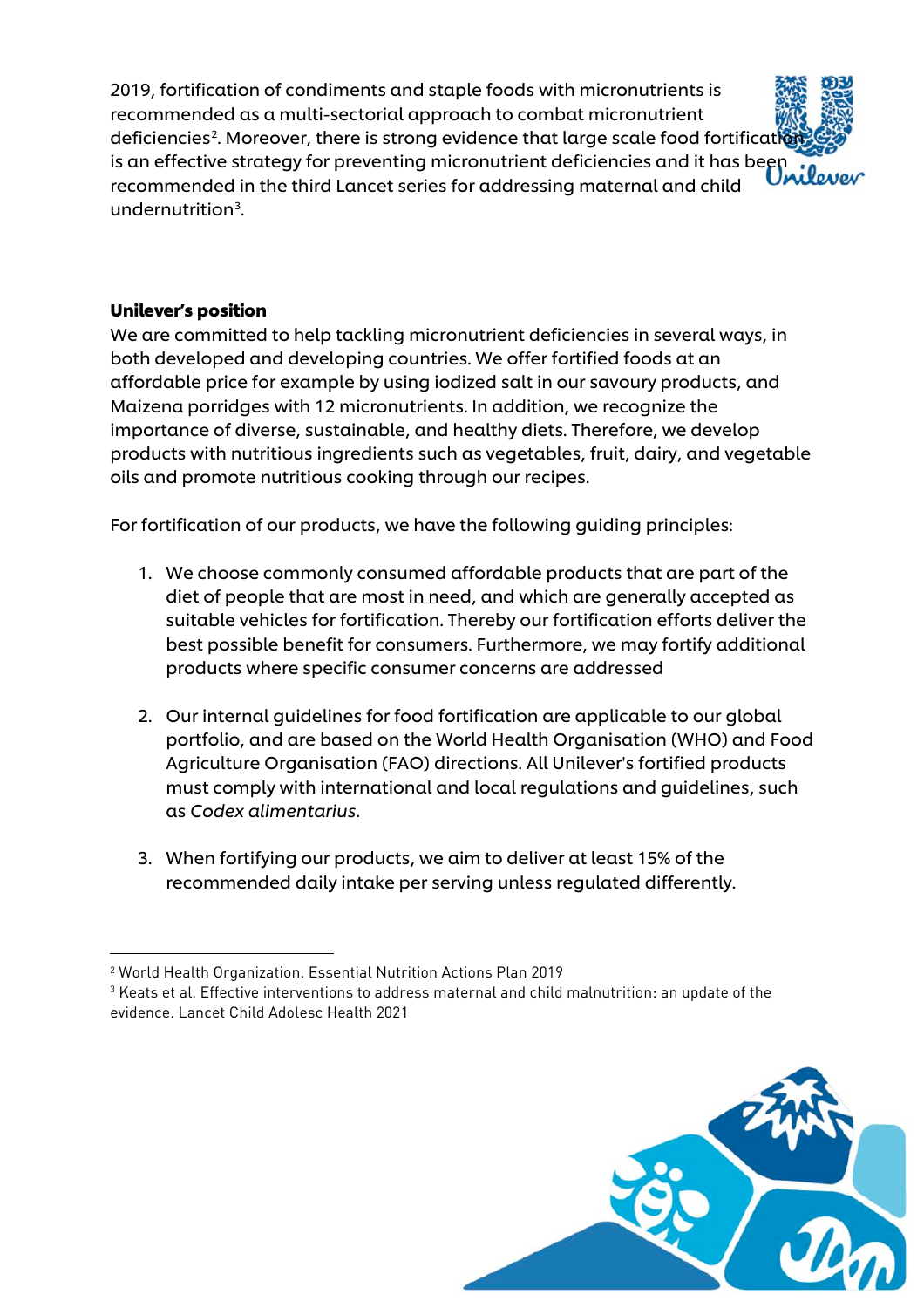

4. Finally, we ensure that our fortified products are always safe to consume, for both the target and non-target population.

#### Working with others

To maximise our impact, we believe that it is important to work in partnership with public health organisations and governments. By building transparent and effective partnerships, establishing clear responsibilities and promoting an enabling legislative environment, we can address barriers for fortification, achieve a more sustainable food system through food fortification and contribute to a healthier future.

Creating an enabling regulatory environment: Local regulations should not be an obstacle for international trade in those cases where unintended effects for consumers are not to be expected. Where possible, the micronutrient vehicles as well as products allowed for fortification should be harmonized. For example, we support the [WHO's call for action](https://www.who.int/publications/i/item/9789241515856) on iodised salt in processed foods and are calling for legislation requiring that all salt for use in food manufacturing shall be iodised. We work with a multi-stakeholder consortium including *Iodine Global Network* (IGN), *EU Salt*, *World Iodine Association* (WIA) and *Culinaria Europe* and call on the European Commission to put the increasing prevalence of iodine deficiency back on the public health agenda, and to address regulatory hurdles for the free movement of foods containing iodised salt in Europe.

Informing consumers on the benefits of fortified foods: Consumers should be educated on the benefits of micronutrients for health and on the strategies of how they can achieve an adequate intake of micronutrients. Therefore, it is essential that consumers can make informed choices based on information in consumerfriendly language on pack of fortified products. For example, we apply government endorsed local logos for fortification, and we launch our products together with campaigns to increase awareness of micronutrients and teach consumers to make meals more nutritious

Using data on micronutrient intake to develop effective and safe fortified foods: Data on micronutrient intake and status of different population groups is essential